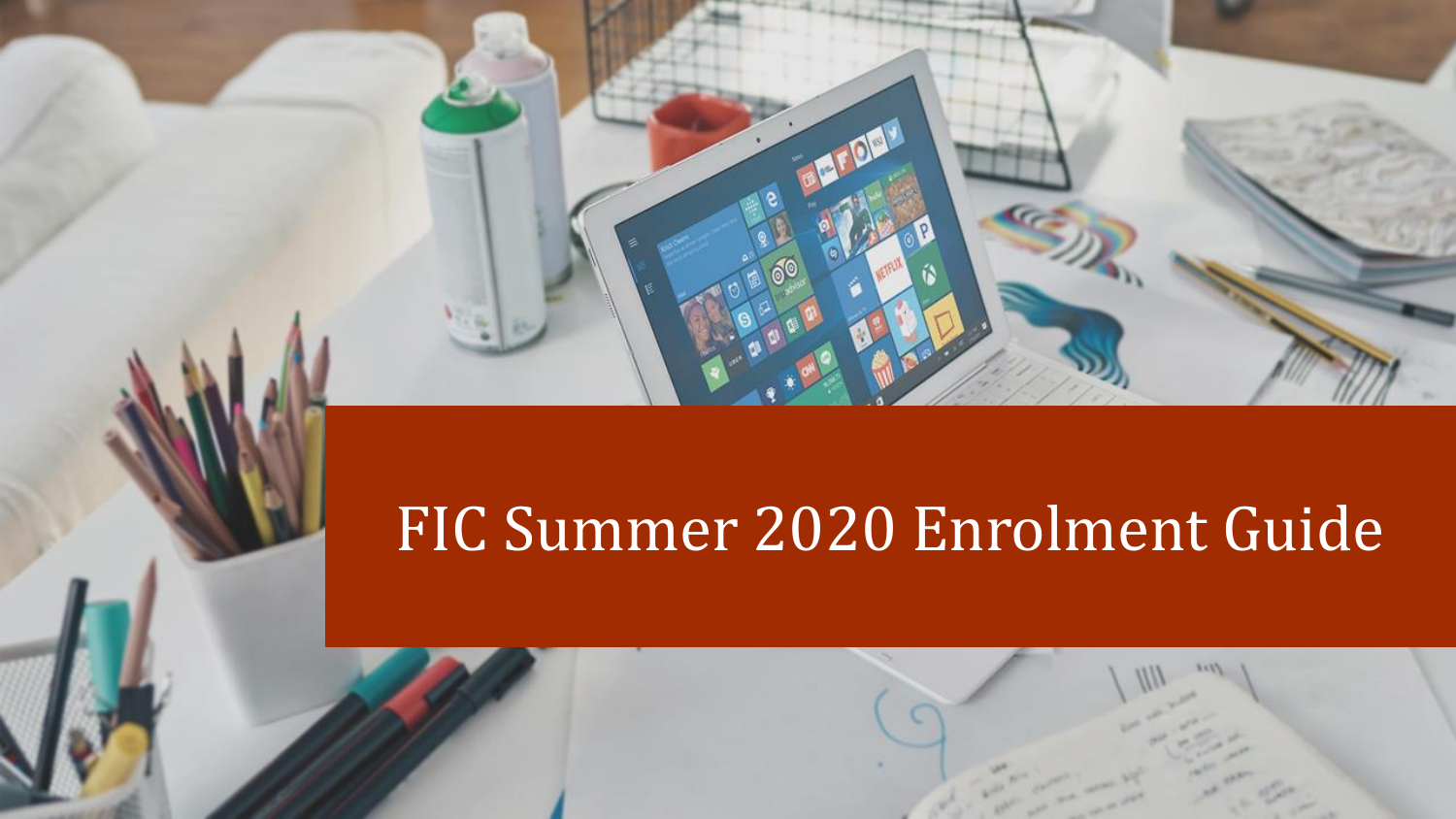# **Contents**



Please use the following guide to help support you in determining what your Summer 2020 semester is going to look like at FIC. Contents of this guide are listed below:

- **Semester Guide**: Understanding the Full Summer Term, Intersession Term, and Summer Session
- **Course Delivery**: In-person classes, remote learning, or both!
- **Types of Learning**: Synchronous learning vs asynchronous learning
- **Study Load**: Minimum, maximum, and reduced course loads as well as course overloads
- **Which Option is Right for Me?**: Useful knowledge to consider
- **Enrolment Checklist for Returning & New Students**: A guideline for important dates
- **Additional Resources:** For more independent research afterward!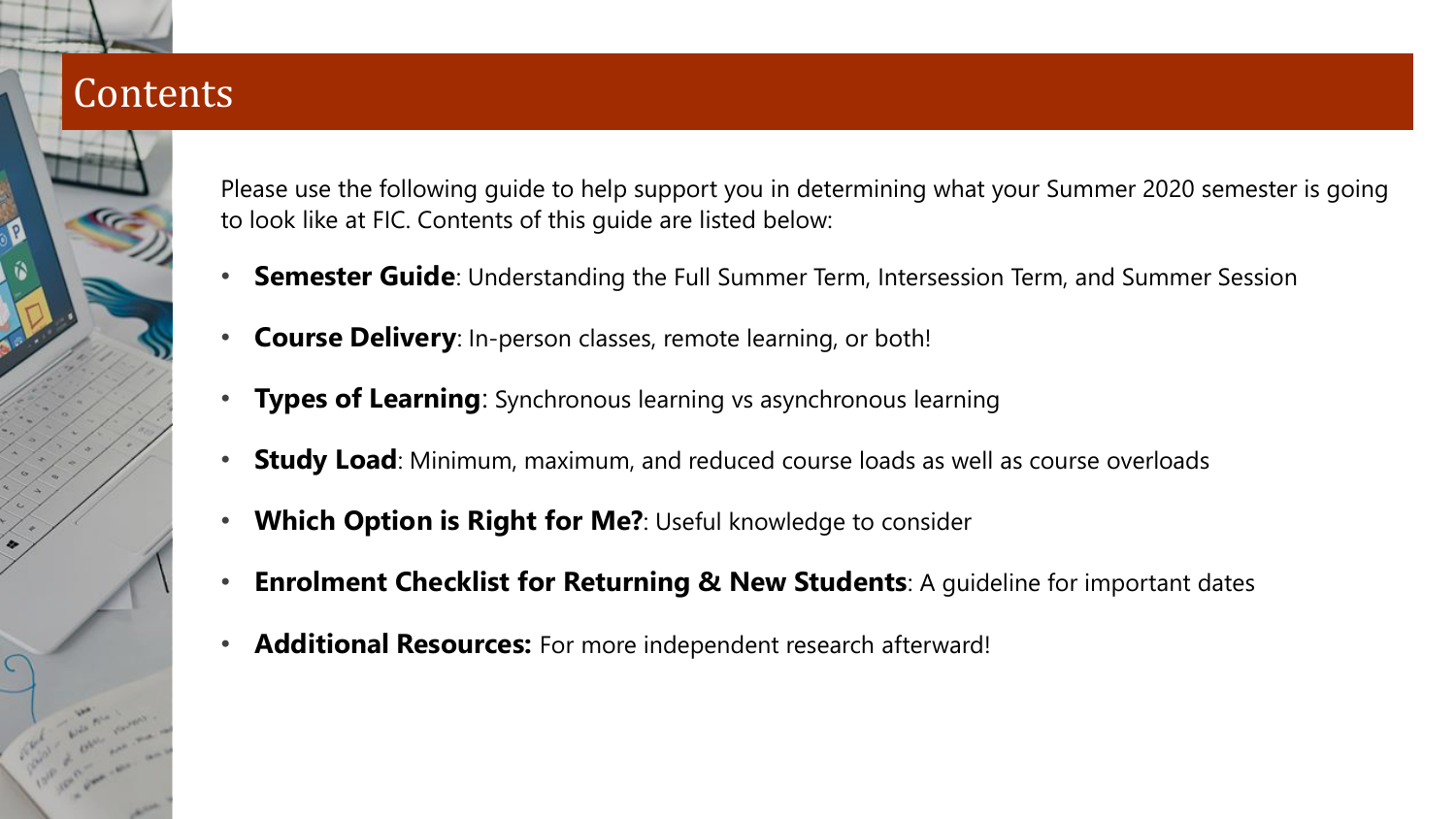# The Semester Guide

We wanted to ensure you have different options to continue your studies during the Summer 2020 semester. These options are available to allow you maximum flexibility and to guarantee that you can stay on your academic timeline.

### **Full Summer Term Intersession Summer Session**

| <b>Start Date: May 14, 2020</b>                   | <b>Start Date: May 14, 2020</b>                   | <b>Start Date: July 6, 2020</b>                   |
|---------------------------------------------------|---------------------------------------------------|---------------------------------------------------|
| <b>End Date: August 23, 2020</b>                  | <b>End Date: June 30, 2020</b>                    | <b>End Date: August 23, 2020</b>                  |
| <b>Semester Length: 15 weeks</b>                  | <b>Semester Length: 7 weeks</b>                   | <b>Semester Length: 7 weeks</b>                   |
| <b>Class Time:</b> 4 hours per course<br>per week | <b>Class Time:</b> 8 hours per course<br>per week | <b>Class Time:</b> 8 hours per course<br>per week |

Intersession and Summer Session are academically intensive and will require a lot of focus and study time. Please keep that in mind when making your decision.

However, both the Intersession and Summer Session are full semesters, so those who are completing pre-requisite courses may be able to reduce their overall study time by one semester if they take full course loads in each session.

We are aware that some of these options are new to you and you may have questions. Please make sure to contact one of our **[Student Success Advisors](https://students.fraseric.ca/resources/advisors/)**.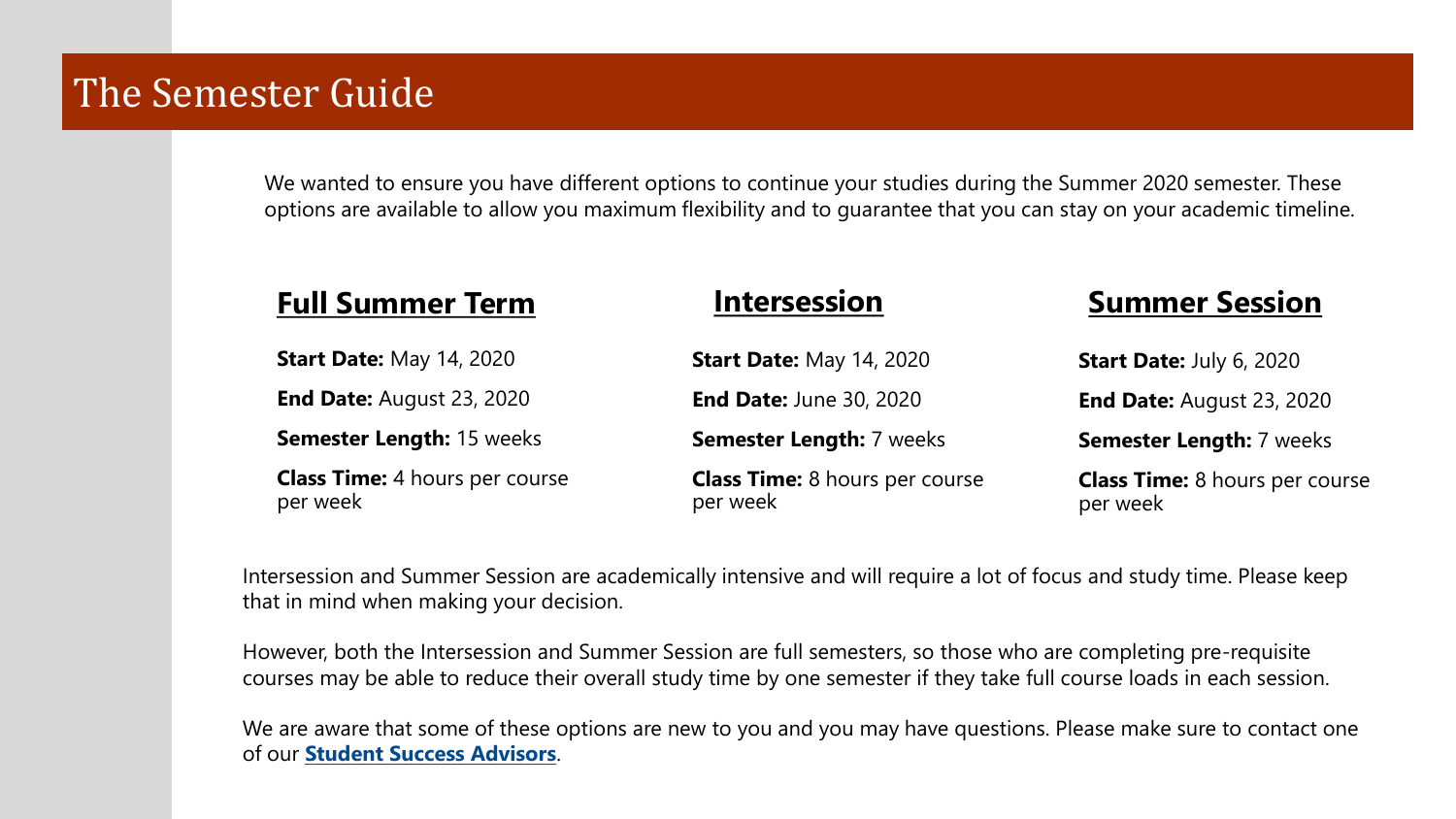# Course Delivery

### **In Person Delivery\***



# **Remote Delivery\***



- Classes will occur in person at FIC (as soon as available)
- Classes will be scheduled at the same time each week
- Students must be in Canada when in-person classes begin

- Classes will be delivered remotely
- They will be offered in both a synchronous and an asynchronous format
- Students may be anywhere in the world

\*Please note that not all courses will be offered in all delivery methods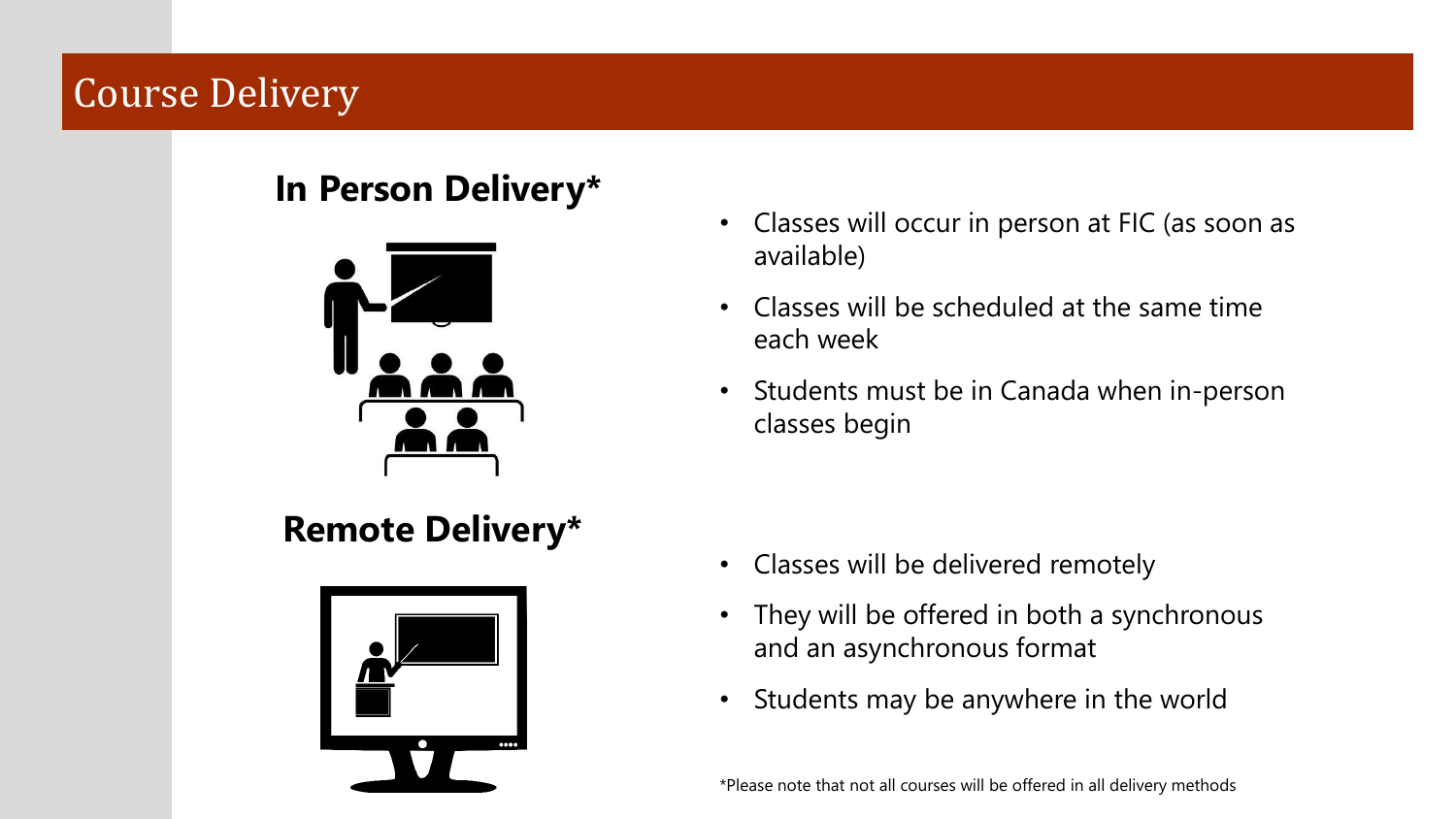# Types of Learning

- Synchronous remote courses, which are monitored by an instructor, are those that require students and instructors to be online at the same time.
- Lectures, discussions, and presentations occur at a specific hour.
- All students must be online at that specific hour in order to participate.

## **What is Synchronous Learning? What is Asynchronous Learning?**

- Asynchronous learning, which is monitored by an instructor, allows you to take courses remotely based on your schedule and time zone.
- Instructors provide materials, lectures, tests, and assignments, which can be accessed any time, assessing communication and writing skills.
- Students are given deadlines and a time frame in which they need to connect at least once or twice per week.

#### **The following tools and resources will be used in both styles of remote instruction:**

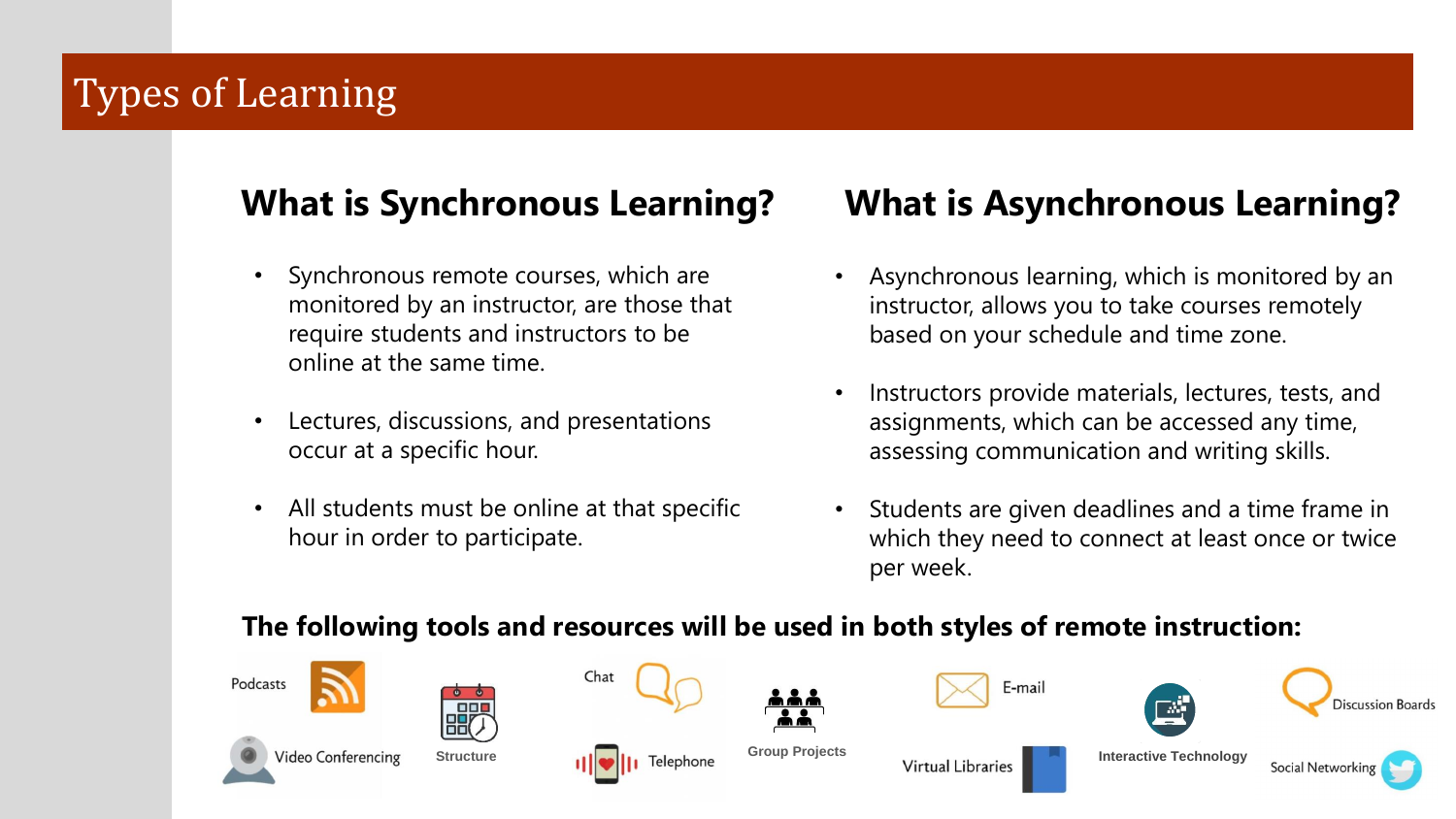# Types of Learning

# **Synchronous Remote Learning Asynchronous Remote Learning**

Both synchronous and asynchronous remote learning options will allow you to keep your FIC academic program on track.

#### **Benefits:**

- Interaction with instructors and fellow students
- Immediate feedback
- Ability to ask questions on course work instantaneously
- Rigour of course work remains at SFU standards

#### **Points to Consider:**

- Structured learning schedule overseen by instructor
- Weekly attendance required
- Live course work with participation required
- Students must be focused to complete course work



#### **Benefits:**

- Students learn at their own pace with instructor supervision
- Accessible in any time zone
- More time to reflect on and understand course material
- Rigour of course work remains at SFU standards

#### **Points to Consider:**

- Answers and feedback dependent on time zone
- Contact with instructors and fellow students through technology
- Students must be self-disciplined
- Students must be focused to complete course work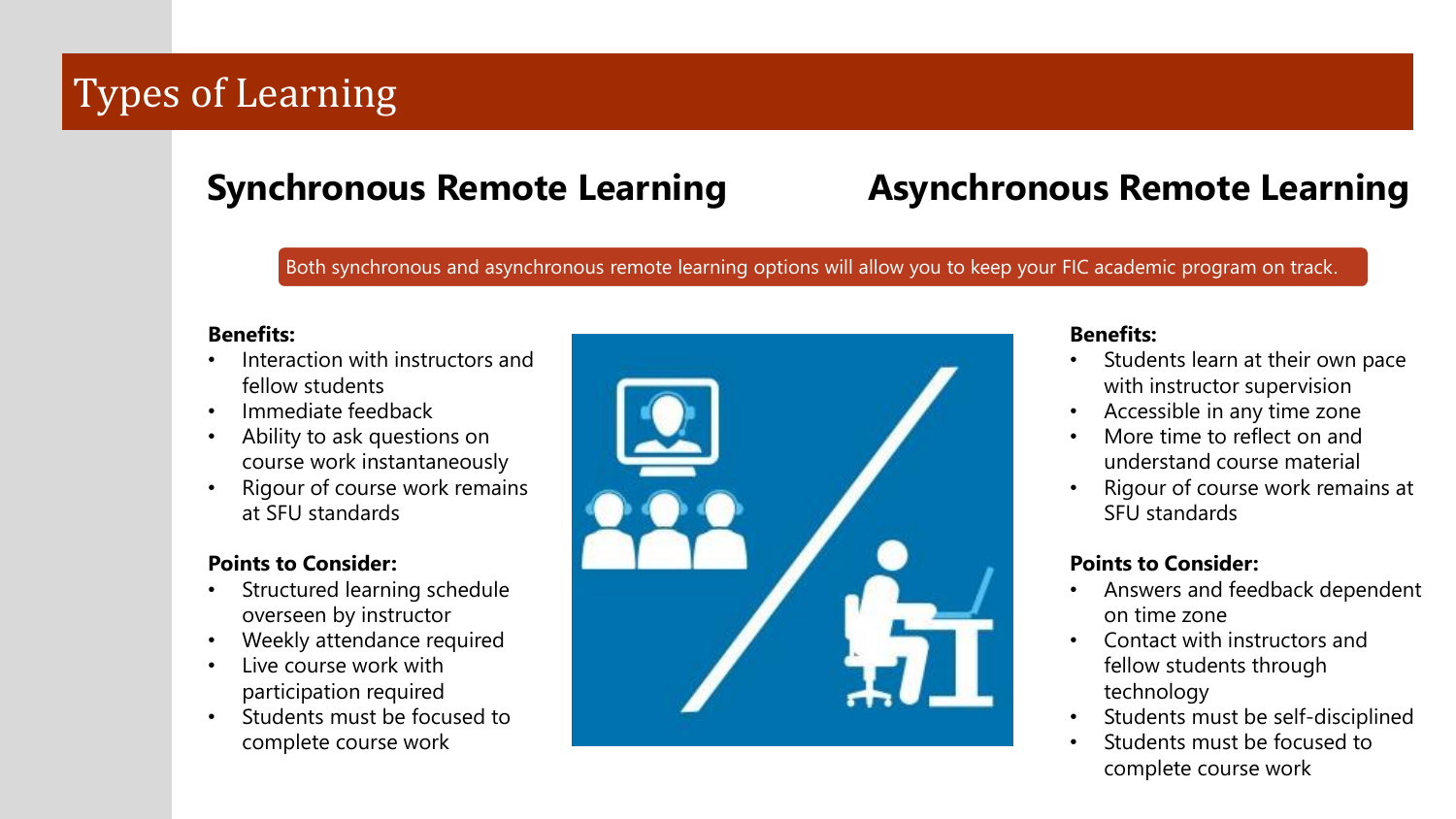# Study Load

### **Flexible Study Options**

In Summer 2020, you will have many different options to customize your studies by taking a combination of in-person and remote delivery courses. Below are some guidelines to help you plan the best options for you; however, there are many additional options to choose from!

| Choose<br>your<br>study<br>load and<br>course<br>combo | <b>Reduced Course Load</b><br>$(50\%)^*$ | • 2 Full Summer Term Courses or<br>• 1 Intersession Course or<br>• 1 Summer Session Course or                                                                                                                                                                                           |
|--------------------------------------------------------|------------------------------------------|-----------------------------------------------------------------------------------------------------------------------------------------------------------------------------------------------------------------------------------------------------------------------------------------|
|                                                        | <b>Minimum Course Load</b><br>(75%)      | • 3 Full Summer Term Courses or<br>• 1 Full Summer Term Course + 1 Intersession Course or<br>• 1 Full Summer Term Course + 1 Summer Session Course or<br>• 1 Full Summer Term Course + 1 Intersession Course and 1 Summer Session Course or                                             |
|                                                        | <b>Maximum Course Load</b><br>(100%)     | • 4 Full Summer Term Courses or<br>• 2 Full Summer Term Courses + 1 Intersession Course or<br>• 2 Full Summer Term Courses + 1 Summer Session Course or<br>• 2 Intersession courses $or$<br>• 2 Summer Session Courses $or$<br>• 2 Intersession Courses and 2 Summer Session Courses or |
|                                                        | <b>Course Overload</b><br>$(125%)$ *     | • 5 Full Summer Term Courses or<br>• 3 Full Summer Term Courses + 1 Intersession Course or<br>• 3 Full Summer Term Courses + 1 Summer Session Course or<br>• 1 Full Summer Term Course + 2 Intersession Courses or<br>• 1 Full Summer Term Course + 2 Summer Session Courses            |

\*Conditions apply and students may need to submit applications prior to qualify for Reduced Course Loads and Course Overloads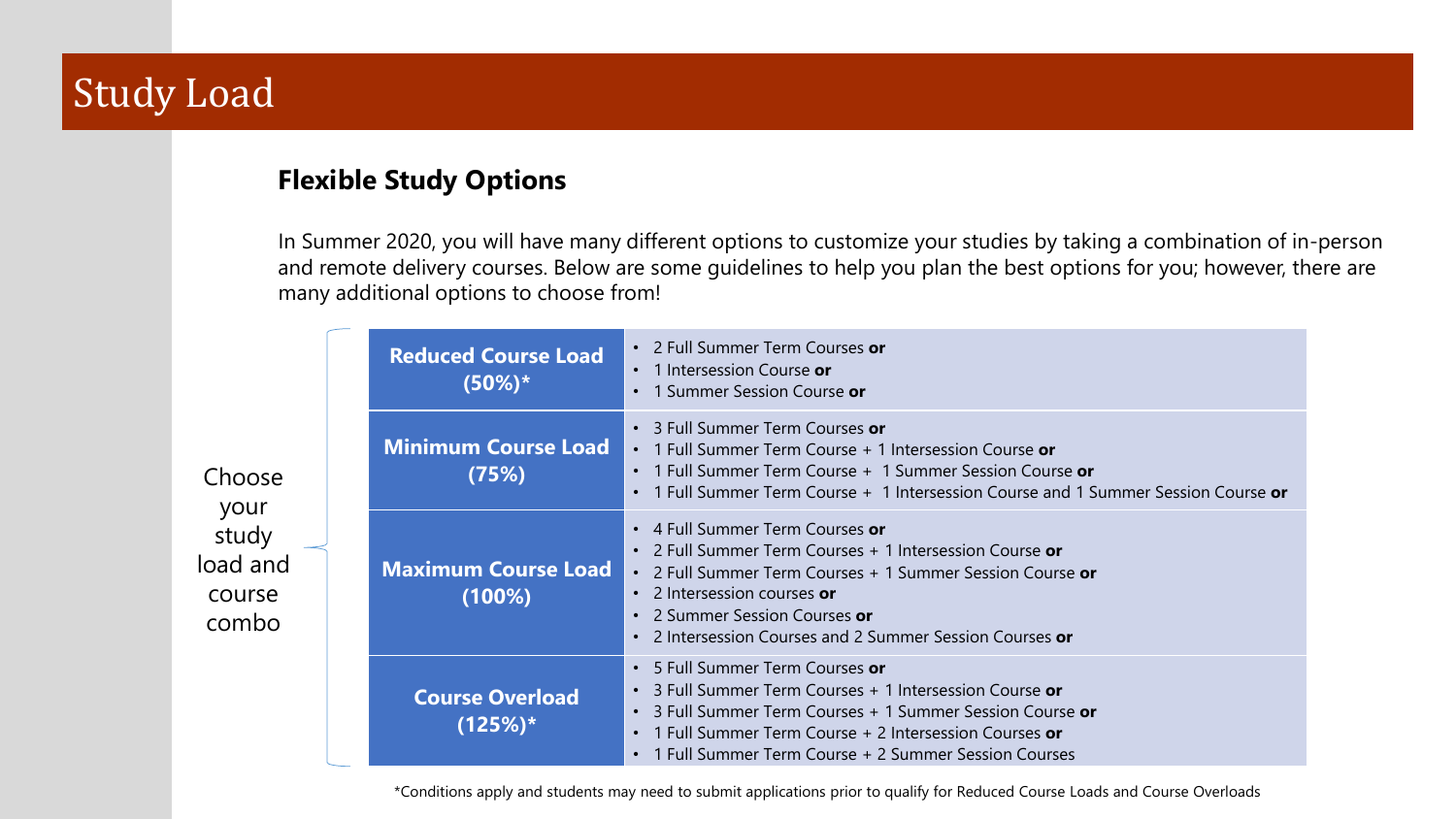### Which Option is Right for Me?

# Maximum Flexibility

- The summer offerings will allow for maximum flexibility to help you achieve your academic goals
- Keep studying while spending half or all of the summer outside of Vancouver
- Allows you the option to study while managing volunteer, work, and family commitments

# Fast-Track Your Studies

- You can fast-track your studies by taking both Intersession and Summer Session
- Complete your pre-requisite courses and take the next level within one semester

See 3 different examples of ways students can complete pre-requisites:

|               |                               | <b>Example Intersession Summer Session</b> |
|---------------|-------------------------------|--------------------------------------------|
|               | MATH100 $\rightarrow$ MATH157 |                                            |
| $\mathcal{P}$ | $INTG100 \rightarrow ALC099$  |                                            |
| 3             | $PSYC109 \rightarrow PSYC201$ |                                            |

# **Study** Considerations

- Students typically only take 2 Intersession or Summer Session courses
- Please note, not all courses will be offered in all delivery methods
- Access to specific software may be needed to complete remote delivery courses
- Check with an immigration consultant if you are considering a reduced course load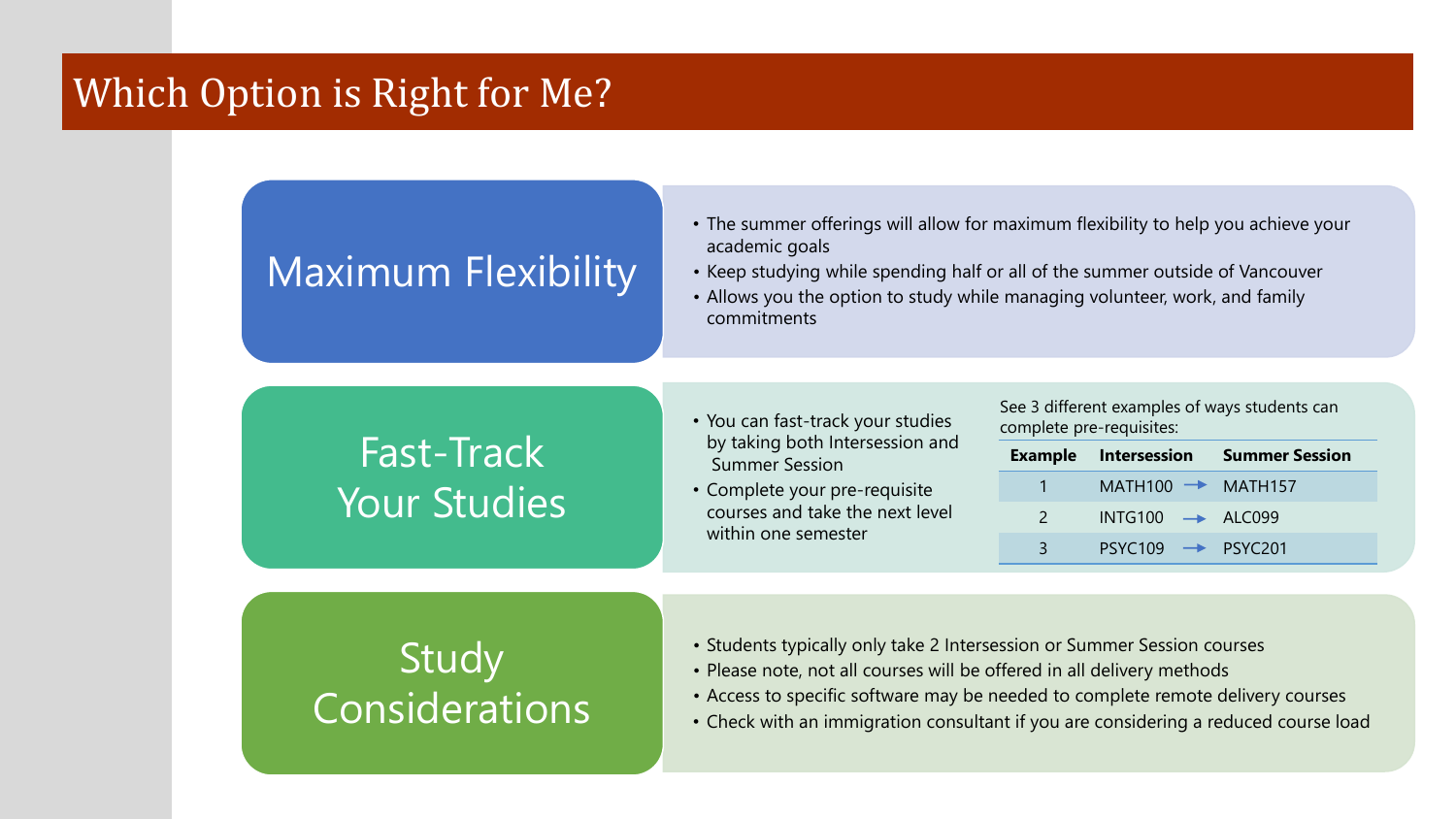# Enrolment Checklist For **Returning** Students

- ❑ Finish all of your classes on **April 10th** and final exams by **April 17th**
- ❑ Check your enrolment time on the Student Portal after **April 14th**
- ❑ Check the FIC Course Schedule for Summer starting **April 14th**
- ❑ See your final grades on the Student Portal starting **April 23rd**
- ❑ Begin enrolling in your classes starting **May 4th-6 th**
- ❑ Start attending classes for Full Summer Term and Intersession on **May 14th**
- ❑ Last day to add/change Full Summer Term and Intersession classes **May 20th**
- ❑ Start attending classes for Summer Session on **July 6th**
- ❑ Last day to add/change Summer Session classes **July 12th**

### **Further Considerations:**



rear war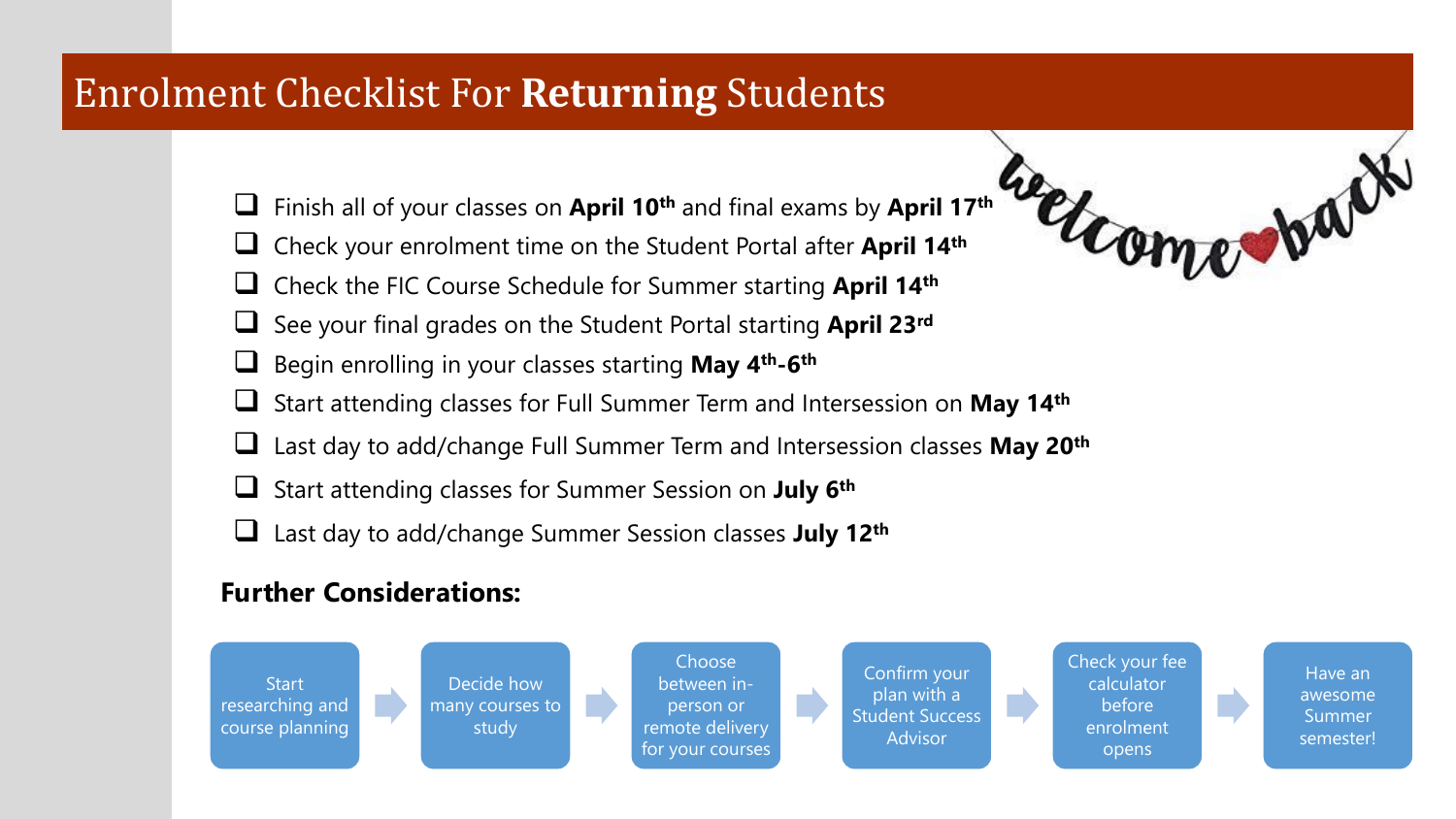## Enrolment Checklist For **New** Students

- ❑ Attend a Pre-Arrival Webinar on **April 6th** or **7 th**
- Take the Math Assessment Placement test (if required)
- ❑ Check the FIC Course Schedule for Summer starting **April 14th**
- ❑ Begin enrolling in your classes starting **April 16th**



- ❑ Start attending classes for Full Summer Term and Intersession on **May 14th**
- ❑ Last day to add/change Full Summer Term and Intersession classes **May 20th**
- ❑ Start attending classes for Summer Session on **July 6th**
- ❑ Last day to add/change Summer Session classes **July 12th**

### **Further Considerations:**